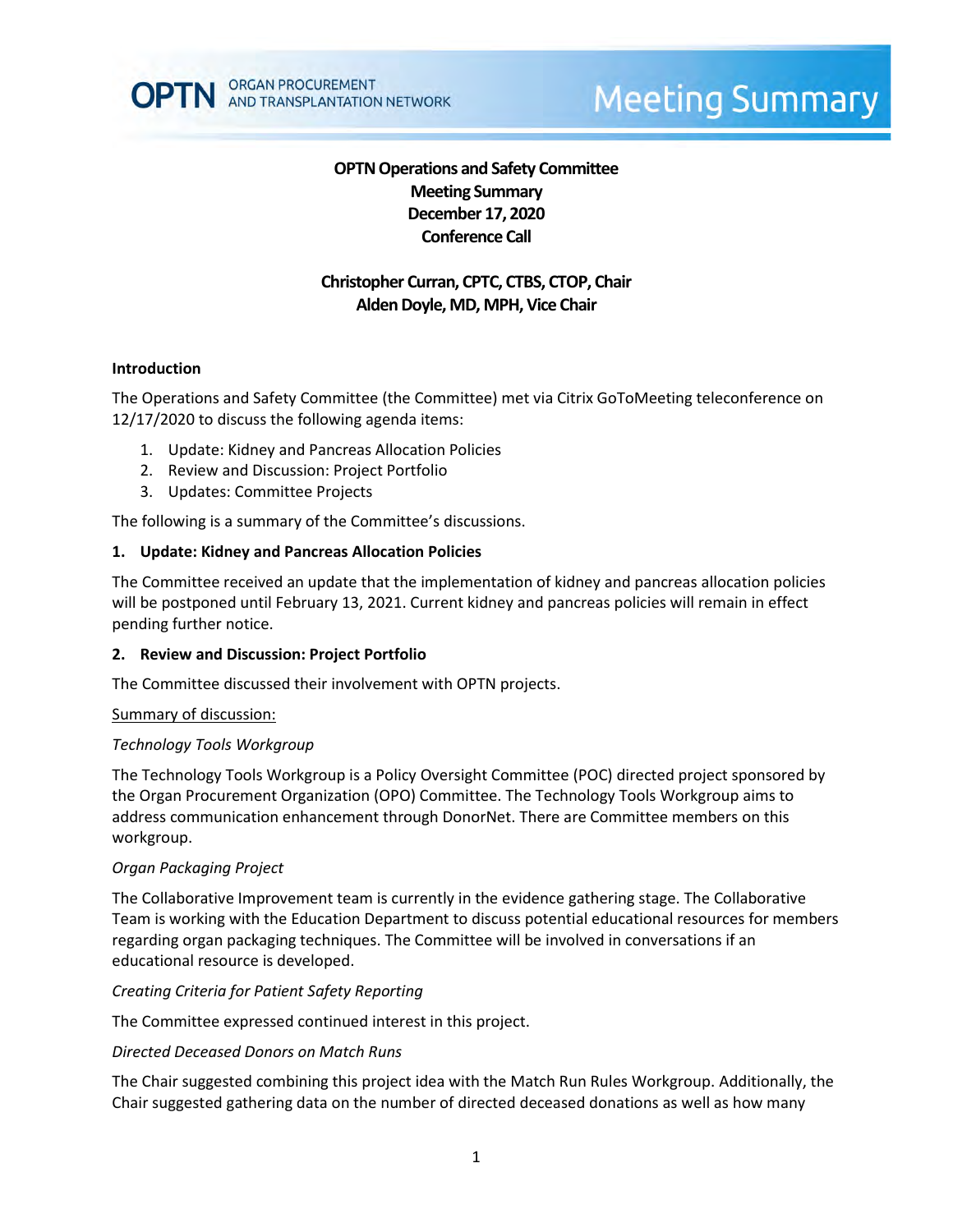times do directed deceased donations occur without the candidate being on the match run. A member stated that having an organ verification sheet for living donors is also needed for transplant safety.

## *TransNet Labels*

The Committee expressed continued interest in this project.

Next Steps:

• The Committee was encouraged to participate in any projects (current or pending) that were of interest to them.

## **3. Updates: Committee Projects**

The Committee discussed their current projects.

## Summary of discussion:

## *Broader Distribution Data Collection Workgroup*

The Broader Distribution Data Collection Workgroup did some pre-work in discussing data elements in small groups. The Broader Distribution Data Collection Workgroup then came back together to review and provide additional feedback and recommendations on data elements. Recommendations and discussions were focused on the relevance of data as it pertains to the broader sharing and the relevance of data overall within the system. The Workgroup used the Data Element Standard of Review Checklist is as a tool to review the data elements. The Broader Distribution Data Collection Workgroup will continue to review and discuss data elements.

## *Match Run Rules Workgroup*

The Match Run Rules Workgroup is a POC directed workgroup which will address the recommendations of increasing offer filters and creating a dynamic match run. The first Match Run Rule Workgroup would be held on December 17, 2020 after the Committee's meeting

The meeting was adjourned.

## **Upcoming Meetings**

- January 28, 2020 (teleconference)
- February 25, 2020 (teleconference)